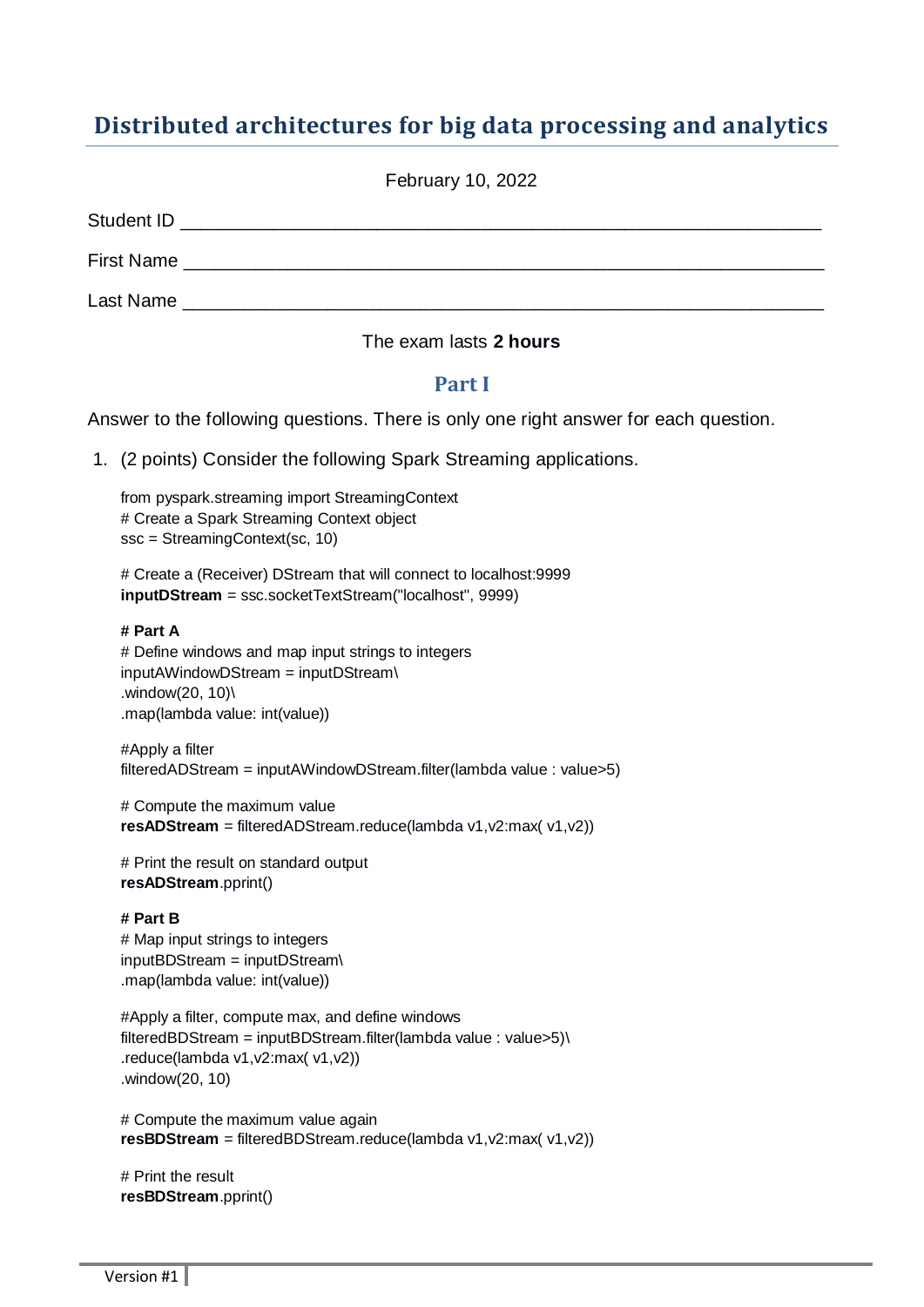#### **# Part C**

# Map input strings to integers and define windows inputCWindowDStream = ssc.socketTextStream("localhost", 9999)\ .map(lambda value: int(value))\ .window(20, 10)

# Compute the maximum value maxCWindowDStream = inputCWindowDStream.reduce(lambda v1,v2:max( v1,v2))

#Apply a filter **resCDStream** = maxCWindowDStream.filter(lambda value : value>5)

# Print the result **resCDStream**.pprint()

ssc.start() ssc.awaitTerminationOrTimeout(360) ssc.stop(stopSparkContext=False)

Which one of the following statements is true?

- a) Independently of the content of **inputDStream**, **resADStream**, **resBDStream**, and **resCDStream** contain always the same integer values.
- b) Independently of the content of **inputDStream**, **resADStream** and **resBDStream** contain always the same integer values, while **resCDStream** may contain different integer values with respect to **resADStream** and **resBDStream**.
- c) Independently of the content of **inputDStream**, **resADStream** and **resCDStream** contain always the same integer values, while **resBDStream** may contain different integer values with respect to **resADStream** and **resCDStream**.
- d) Independently of the content of **inputDStream**, **resBDStream** and **resCDStream** contain always the same integer values, while **resADStream** may contain different integer values with respect to **resBDStream** and **resCDStream**.
- 2. (2 points) Consider the following Spark application.

inputRDD = sc.textFile("HumidityValues.txt") # Compute the total number of lines totLines=inputRDD.count()

# Print on the standard output the total number of input lines print("Total number of lines: " + str(totLines) + "\n")

# Select the content of the field humidity humiditiesRDD = inputRDD.map(lambda line: float(line.split(",")[1]))

# Compute the minimum humidity minHum = humiditiesRDD.reduce(lambda hum1, hum2: min(hum1, hum2))

```
# Print on the standard output the minimum humidity
print("Min. humidity: " + str(minHum) +"\n")
```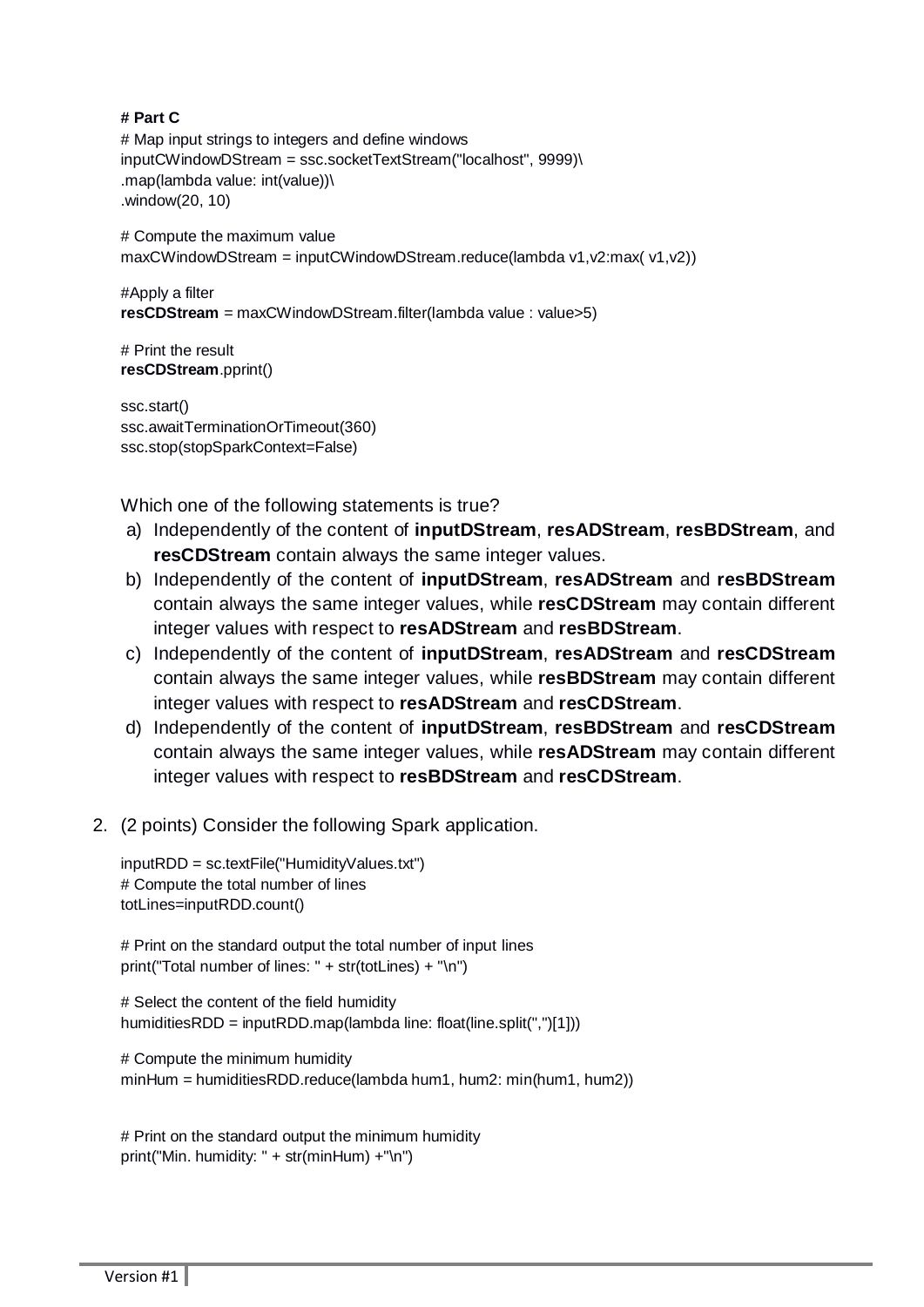# Select the occurrences of the minimum humidity minOccurrrences = humiditiesRDD.filter(lambda value: value== minHum)

# Compute the number of occurrences of the minimum humidity numOccs = minOccurrrences.count()

# Print on the standard output the number of occurrences of the minimum humidity print("Num occurrences min. humidity: " + str(numOccs) +"\n")

Suppose the input file HumidityValues.txt is read from HDFS. Suppose you execute this Spark application only 1 time. Which one of the following statements is true?

- a) This application reads the content of HumidityValues.txt 1 time
- b) This application reads the content of HumidityValues.txt 3 times
- c) This application reads the content of HumidityValues.txt 4 times
- d) This application reads the content of HumidityValues.txt 5 times

## **Part II**

PoliMarketplace is a marketplace that is used to sell mobile apps. PoliMarketplace manages millions of apps and is used by millions of users. PoliMarketplace computes statistics about the usage of its apps and the characteristics of its users. The analyses are based on the following input data sets/files.

- Apps.txt
	- o Apps.txt is a text file containing the list of mobile apps available on PoliMarketplace. Each line of Apps.txt is associated with one app. PoliMarketplace manages millions of apps.
	- o Each line of Apps.txt has the following format
		- AppId,AppName,Price,Category,Company

where *AppId* is the unique identifier of the app while *AppName* is its name, *Price* is its price, *Category* is its category (game, office, finance, etc.), and *Company* is the company that developed the app.

• For example, the following line

App10,PolitoApp,0,Education,Polito

means that the app identified by the AppId *App10* is called PolitoApp, it costs *0* euros, it belongs to the *Education* category, and it is developed by *Polito*.

- Users.txt
	- o Users.txt is a text file containing the profiles of the users of PoliMarketplace. Each line is associated with one user. PoliMarketplace has millions of users.
	- o Each line of Users.txt has the following format
		- UserId,Name,Surname,Nationality

where *UserId* is the unique identifier of the user while *Name* and *Surname* are his/her name and surname, respectively. Nationality is his/her nationality.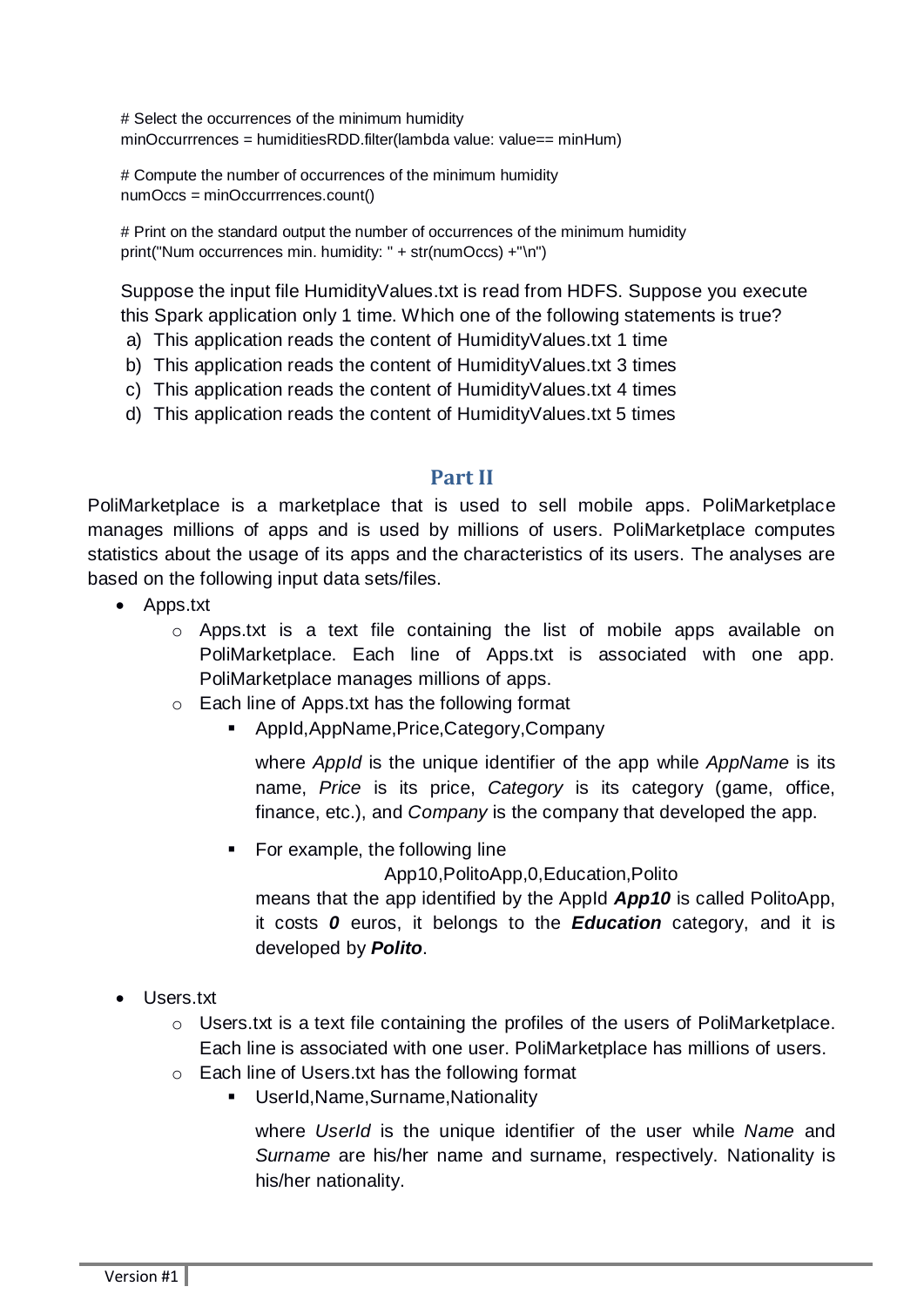• For example, the following line

User15,Paolo,Garza,Italian

means that the name and surname of the user identified by the id *User15* are *Paolo* and *Garza*, respectively, and User15 is *Italian*.

- Actions.txt
	- $\circ$  Actions.txt is a text file that is used to track installations and removals of apps. A new line is appended at the end of Actions.txt every time a user installs or removes an app. Actions.txt stores more than 20 years of data.
	- o Each line of Actions.txt has the following format
		- UserId,AppId,Timestamp,Action

where *UserID* is the identifier of the user who performed the action specified in the field *Action* on the app with id *AppId* at time *Timestamp*. *Action* can assume one of the following two values: "Install" or "Remove". Pay attention that the same user can perform the same action on the same app multiple times, in different timestamps (i.e., a user can install or remove the same app multiple times). The field *Timestamp* is a string and its format is "YYYY/MM/DD-HH:MM:SS".

• For example, the following line User15,App10,2019/01/01-23:01:15,Install means that *User15* installed (Action is equal to *Install*) the app *App10* on *January 1, 2019,* at *23:01:15*.

#### **Exercise 1 – MapReduce and Hadoop** (8 points)

#### **Exercise 1.1**

The managers of PoliMarketplace are interested in performing some analyses about their apps.

Design a single application, based on MapReduce and Hadoop, and write the corresponding Java code, to address the following point:

1. *Companies with only free apps considering the category Education.* The application considers only the apps of the category Education and selects the companies that developed only free apps (considering only the category Education). An app is free if its price is equal to 0. Store the selected companies and the number of apps of the category Education developed by each of the selected companies in the output HDFS folder (one pair (company, number of developed apps of the category Education) per output line).

Suppose that the input is Apps.txt and has been already set. Suppose that also the name of the output folder has been already set.

**Write your code on your papers.**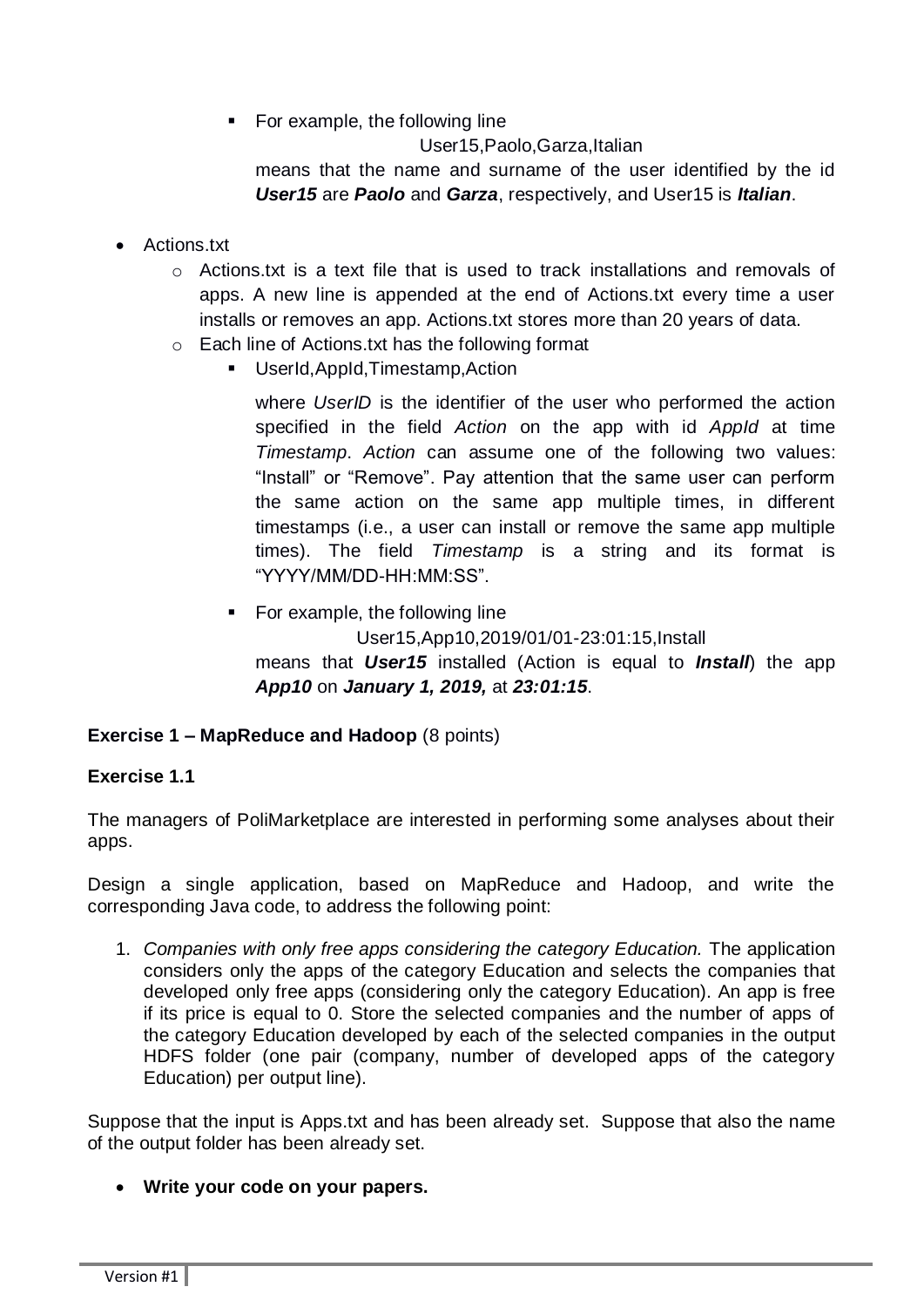- Write only the content of the Mapper and Reducer classes (map and reduce methods. setup and cleanup if needed). The content of the Driver must not be reported.
- Use the following two specific multiple-choice questions (**Exercises 1.2 and 1.3)** to specify the number of instances of the reducer class for each job.
- If your application is based on two jobs, specify which methods are associated with the first job and which are associated with the second job.
- If you need personalized classes, report for each of them:
	- o the name of the class
	- o attributes/fields of the class (data type and name)
	- o personalized methods (if any), e.g., the content of the toString() method if you override it
	- o do not report the get and set methods. Suppose they are "automatically defined"

## **Answer the following two questions to specify the number of jobs (one or two) and the number of instances of the reducer classes.**

#### **Exercise 1.2 - Number of instances of the reducer - Job 1**

Select the number of instances of the reducer class of the first Job

- $\Box$  (a) 0
- (b) exactly 1
- $\Box$  (c) any number  $>=1$  (i.e., the reduce phase can be parallelized)

## **Exercise 1.3 - Number of instances of the reducer - Job 2**

Select the number of instances of the reducer class of the second Job

- $\Box$  (a) One single job is needed
- $\Box$  (b) 0
- $\Box$  (c) exactly 1
- $\Box$  (d) any number >=1 (i.e., the reduce phase can be parallelized)

# **Exercise 2 – Spark and RDDs** (19 points)

The managers of PoliMarketplace asked you to develop one single application to address all the analyses they are interested in. The application has five arguments: the input files Apps.txt, Users.txt, and Actions.txt, and two output folders "outPart1/" and "outPart2/", which are associated with the outputs of the following points 1 and 2, respectively. Specifically, design a single application, based on Spark RDDs or Spark DataFrames, and write the corresponding Python code, to address the following points:

1. *Users who installed a number of non-free apps greater than the number of free apps in the year 2022.* This first part of the application considers only the data related to the year 2022 and selects the users who installed a number of distinct non-free apps greater than the number of distinct installed free apps. A user installed a specific app in the year 2022 if there is at least one line in Actions.txt (considering only the lines related to the year 2022) associated with that pair (user, app) for which Action is equal to 'Install'. For each of the selected users, store in the first HDFS output folder (one user per line) his/her userId and the number of distinct installed non-free apps in the year 2022.